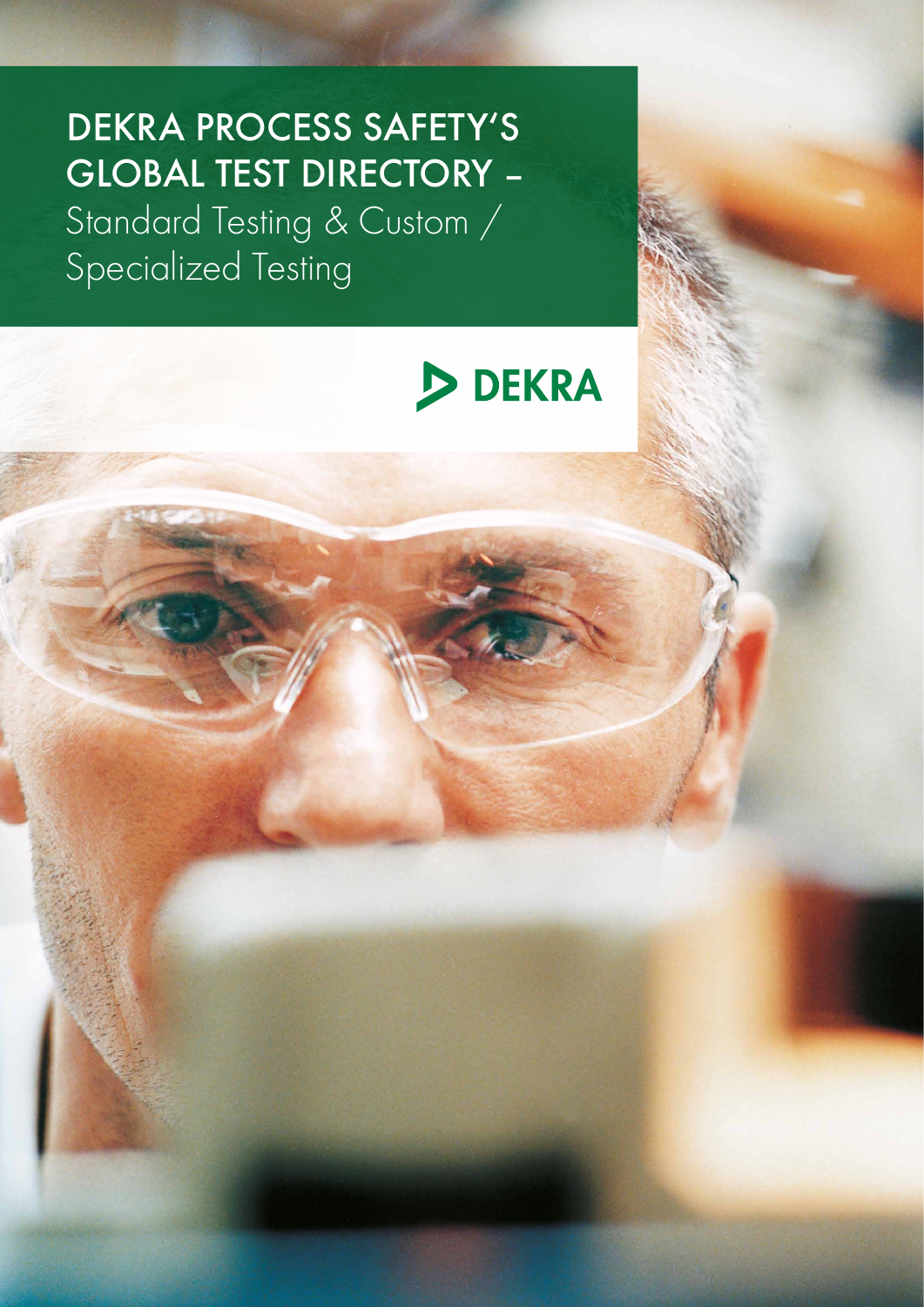

## The Importance of Process Safety Data and Laboratory Testing

Comprehensive process safety testing is necessary to develop the data on which fire and explosion hazard assessments and incident investigations should be based. Our goal is to prevent and control fires, explosions, and accidental chemical releases in chemical and process industries. Collecting the necessary process safety data, including asset information and process information backed up with effective process safety testing solutions is the cornerstone of achieving this goal.

Our testing portfolio is designed to facilitate a complete understanding of the properties of substances that are used in or arise from a given process. The data derived from these tests can indicate potential risk factors in handling or storing the materials and is used to develop an effective process safety management (PSM) system. Indeed, no PSM system is complete without the data gathered from testing. Our laboratory tests focus on assessing the **[flammability](http://www.dekra-process-safety.co.uk/laboratory-testing/flammability-testing)**, combustibility, and **[thermal properties](http://www.dekra-process-safety.co.uk/laboratory-testing/thermal-instability)** of materials, and specifically determining the temperature, pressure, and other conditions under which a fire or explosion will occur.

#### Compliance with National and International **Regulations**

In some cases, process safety tests are also performed to ensure

compliance with national or international regulations or authorities (ATEX and OSHA, for example) that mandate testing to determine the sensitivity, reactivity, and stability of process materials. Compliance is a strong motivator for organizations to order tests, but a robust **[PSM](http://www.dekra-process-safety.co.uk/process-safety-management) system** goes beyond mere compliance. It integrates as much process safety data and information as possible to collectively combine measures that protect the plant, personnel, and environment as the Basis of Safety.

#### Developing and Improving Processes with Process Safety Data

A further consideration when it comes to testing is timing. Certainly, when a new process is in the development stage testing makes sense. A thorough knowledge of the properties of all the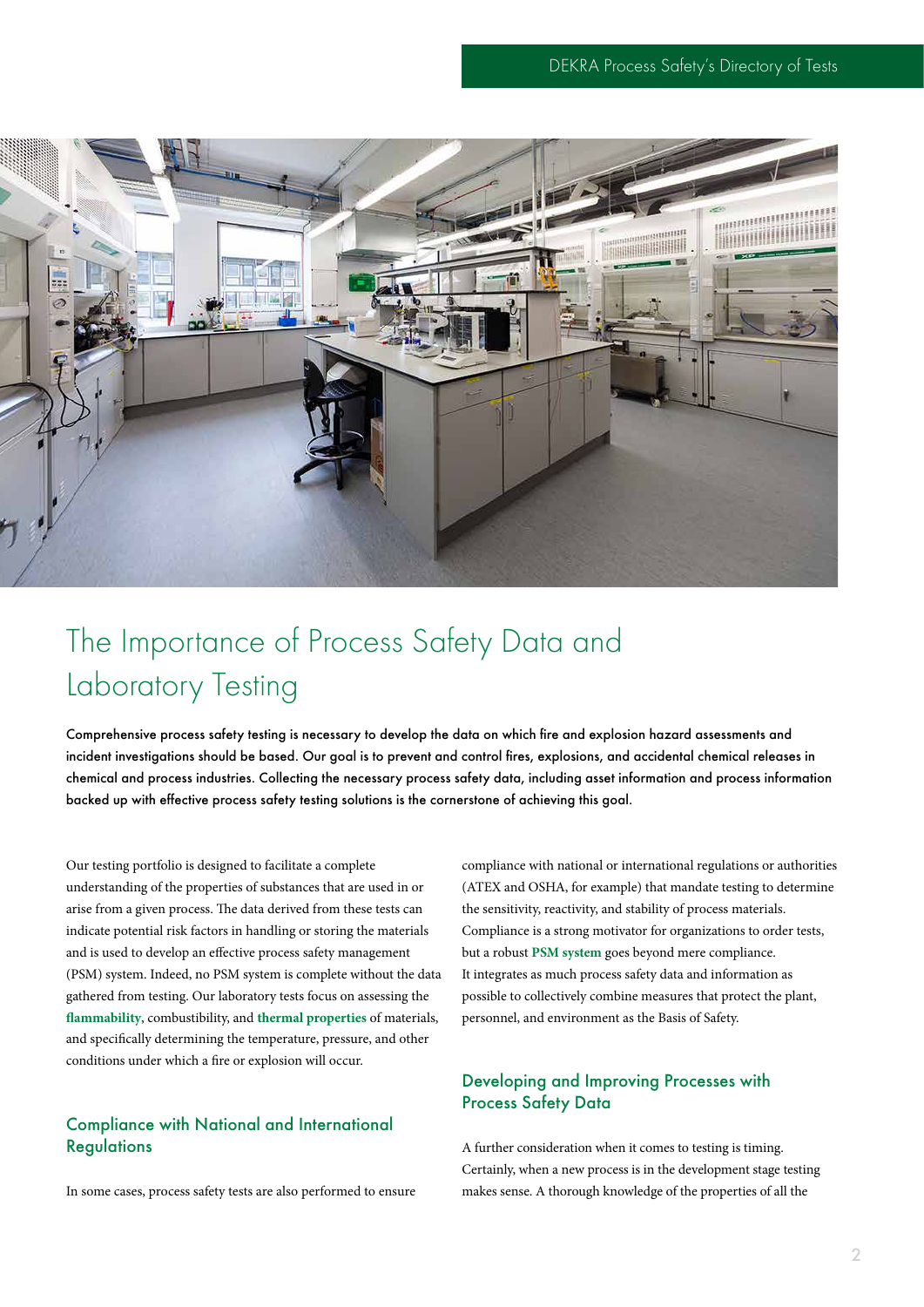"With the right testing, leaders can target mitigation efforts to remove the hazards and assure process safety excellence."

substances that will come into play provides a framework for designing a safe and effective process and PSM system. This is wise financially speaking in that precautions and safety measures can be integrated from the start rather than retrofitted at an additional cost.

What may be overlooked however, is that once a process is up and running development does not come to a standstill. To keep pace with changes in technology and other innovations, industries are constantly seeking to improve their processes. This may involve



changes in the materials used, machinery, storage, handling, transport and more. Here it is essential to remember that any change can impact the safety of a given process. Fundamental steps, first and foremost testing, need to be revisited and reevaluated in light of alterations to the process.

We understand the tests and the underlying science, and have experience modifying standard tests and developing new tests to generate the data and information that our clients and we need to assess the safety and performance of new products, materials, technologies, and processes.

#### Comprehensive Process Safety Testing Services

We are highly-qualified experts in PSM and enthusiastic advisors, supporting our clients to reach safety targets without compromising efficiency and productivity and to create safe operating parameters with precision and confidence. Combining the best scientific capabilities in the business with our deep understanding and experience in testing, we equip you with the information you need when you need it.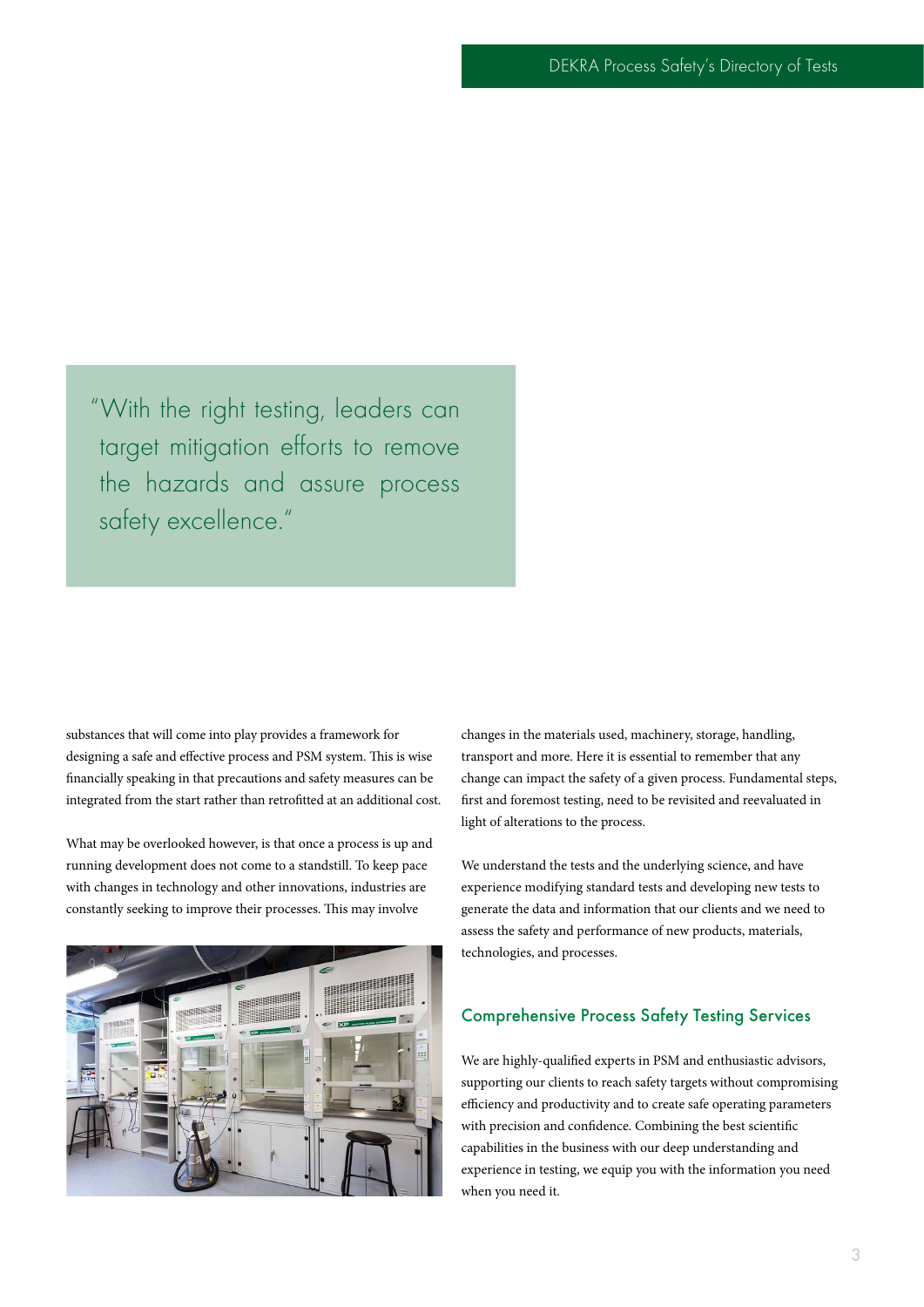### Testing Capabilities

We conduct over 300 tests with standardized testing procedures, with capability to also conduct unusual or complex customized testing.

#### Flammability / Combustibility Properties of Powder, Dust, Gas, Vapour, Mist and Hybrid Atmosphere

- > Powder flammability
- > Particle size and moisture content
- > Minimum ignition energy (MIE)
- > Minimum ignition temperature in cloud (MIT cloud)
- > Minimum ignition temperature in layer (MIT layer)
- > Minimum explosible concentration (MEC)
- > Limiting oxygen concentration for combustion (LOC)
- > Explosion severity (Kst, Pmax), 20l and 1m3
- > Thermal stability tests
- > Hybrid atmosphere testing
- > Liquid / gas / vapour flammability
- > Autoignition temperature (AIT)
- > Closed-cup and open cup flash point
- > Fire point testing
- > Upper and lower explosive limits (UEL and LEL)
- > Analysis of gas / vapour explosion severity (Kg and Pmax)
- > Limiting oxygen concentration for combustion (LOC)
- > Minimum ignition energy (MIE) of a gas or vapour
- > Aerosol and foam flammability
- > Flame speed measurements
- > Custom high temperature and high pressure flammability testing per clients specific needs

#### Fire and Flammability Tests

- > ASTM: flammability, burn, ignition, temperature
- > CA (California) technical bulletins
- > BIFMA: Business & Industrial Furniture Manufacturing Association
- > BOSTON FD: classification and fire tests
- > CPSC 16 CFR: parts 1630, 1631, 1632, and 1633 carpet, rug and mattress
- > FMVSS 302: Federal Motor Vehicle Safety Standards
- > NFPA: fabric, mattress, upholstery, drapery, furniture
- > Port authority of NY/NJ: 14 CFR FAR Part 25
- > UL: flammability and safety fire tests

#### Explosive Properties

- > DSC and structured analysis for explosive classification (or exemption)
- > Koenen tube, time / pressure test, shock test
- > Impact sensitivity and friction sensitivity
- > Effect of fire and thermal stability
- > Blast chambers for energetic-materials testing
- > RTD resistance to detonation for fertiliser products

#### Electrostatic Testing for Powders, Liquids, IBC's, Liners, Footwear, Process Equipment…

- > Liquid and powder resistivity / conductivity
- > Charge relaxation time
- > Liquid / powder chargeability
- > Materials surface resistivity & charge relaxation: bags, gloves, surfaces, boots
- > Determination of electrostatic properties of GRG containers: surface resistivity, resistance to earth, etc
- > FIBC's and RIBC's
- > Filter Materials
- > PPE Personal Protective Equipment

#### Refrigerant Flammability per ASHRAE 34

- > Fractionation Validation Analysis & Tests
- > Flammability & Burning Velocity Measurement
- > ASHRAE SSPC-34 Application Preparation and Submission

#### Thermal Stability

- > Differential scanning calorimetry (DSC)
- > Carius tube (with measurement of gases evolved)
- > Accelerating rate calorimetry (ARC)
- > Adiabatic dewar & VSP calorimeter tests
- > Specific tests for drying processes: fluid bed, spray, bulk storage
- > Powder basket test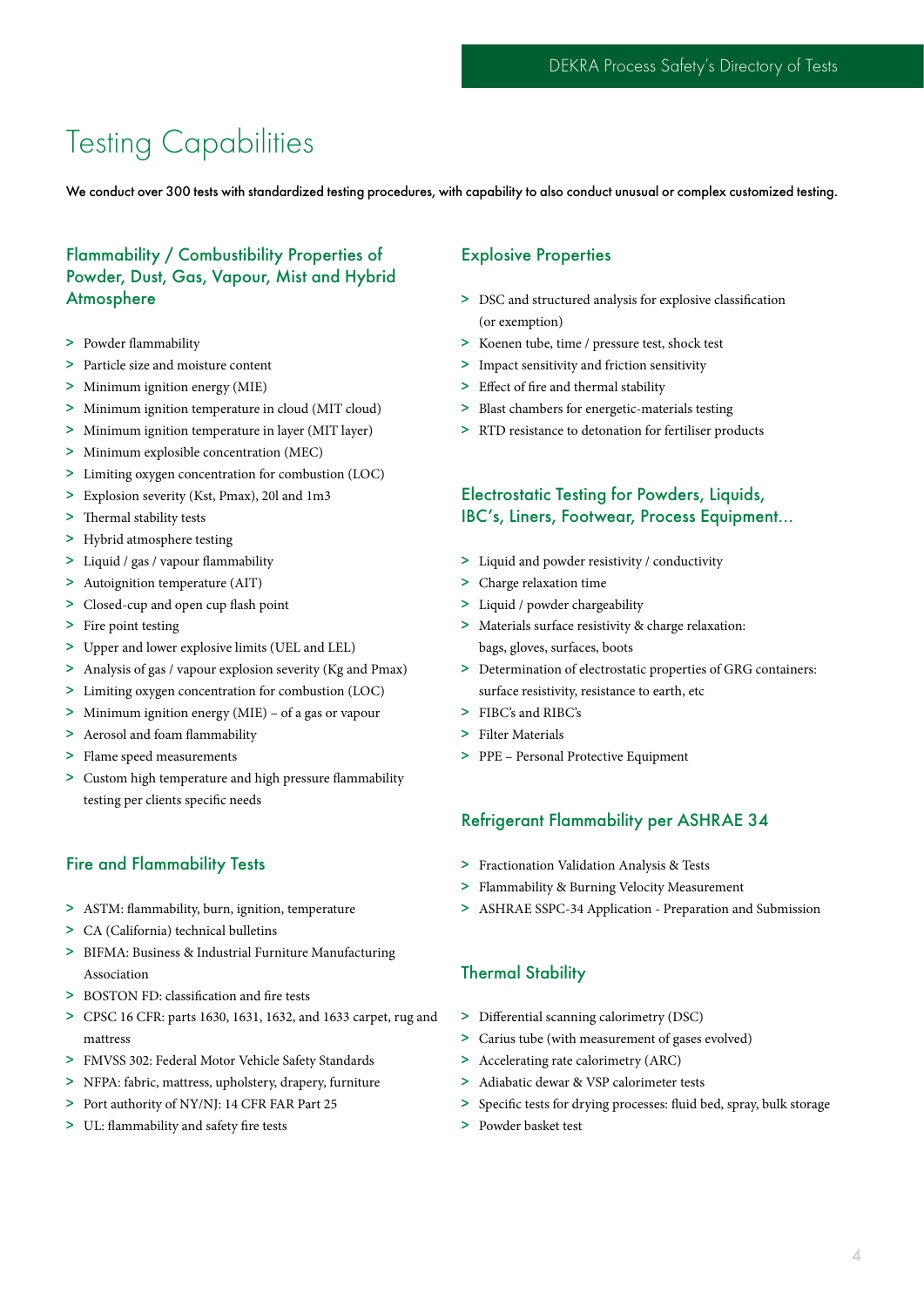#### Chemical Reactions

- > Reaction calorimetry using Mettler RC1
- > Option of testing up to 10 barg
- > Measurement of gas evolved
- > Mass spectrometry analysis of gases
- > Reaction calorimetry using THT-micro reaction
- > Calorimeter (μRC)
- > Rapid results
- > Small sample size (1-100 milligrams, μl)
- > Heat capacity measurement
- > Adiabatic ARC calorimetry for advanced stability analyses
- > Adiabatic dewar & VSP calorimetry for runaway reaction simulation
- > Batch or semibatch processes
- > Closed-cell calorimetry to measure runaway kinetics and thermal stability
- > Viscosity tests on fluid vented
- > Tests to characterise fluid during venting (whether or not reaction tempering occurs)

#### Regulatory UN Tests / Transport

- > UN Class 1 explosives
- > Ignition sensitivity including BAM fall hammer, BAM friction and Koenen tube, etc
- > Explosion severity: time / pressure, gap tests fire analysis, etc
- > UN Class 2, aerosols
- > Chemical heat of combustion, ignition distance, enclosed space ignition, mist flammability, etc
- > UN Class 3 flammable liquids
- > Flash point, fire point and sustained combustion
- > UN Class 4
- > Division 4.1: self-reactive substances and highly-flammable solids
- > Division 4.2: self-heating solids, pyrophoric solids and liquids
- > Division 4.3: substances evolving flammable gases when in contact with water
- > UN class 5
- > Division 5.1: solid and liquid oxidising substances
- > UN class 8
- > Corrosive substances, including dermal irritation and metal corrosion

#### DOT CA2010040008 Competent Authority - UN/DOT Hazard Classification Tests

Examination / witnessing for DOT hazard classification recommendation

- > Test series 1 to determine if a substance has explosive properties
- > Test series 2 to determine if a substance is too insensitive for inclusion in class 1
- > Test series 3 to determine if a substance is not too dangerous for transport in the form tested
- > Test series 4 to determine if an article, packages article, or packaged substance is too dangerous for transport
- > Test series 5 to determine if a substance may be assigned to division 5
- > Test series 6 to assign a substance or article to division 1.1, 1.2, 1.3 or 1.4 or exclusion from class 1
- > Test series 7 to determine if an article may be assigned to division 1.6
- > Test series 8 to determine insensitivity of ammonium nitrate emulsion (ANE) and blasting explosive
- > Tests for self-reactive and organic peroxide substances test series A, B, C, D, E, F, G, H for hazard classification
- > Tests relating to the following hazard classes: 1 explosives (substance, article, device), 2 (gases), 3 (flammable liquid), 4 (4.1, 4.2, 4.3), 5 (5.1, 5.2), 8 (corrosive) & 9 (misc. hazard)

#### Military Test Protocols

- > NATO unclassified AOP-7: critical height, critical diameter, critical temperature, detonation velocity, impact sensitivity, ERL Bruceton
- > MIL-STD 1751A: safety and performance tests for the qualification of explosives (high explosives, propellants, and pyrotechnics)
- > NAVSEAINST TB-700-2: ammunition and explosives hazard classification tests
- > Stanag standards 4240, 4375, 4382, 4443, 4490, 4491 including: slow heat/slow cook off, sympathetic reaction, liquid fire, variable confinement tests

#### Physico-Chemical Properties

- > Freezing/Melting point
- > Boiling Point
- > Relative density
- > Vapour pressure
- > Surface tension
- > Water solubility
- > Partition coefficient
- > Flash point
- > Flammability of solids
- > Flammability of gases
- > Flammability in contact with water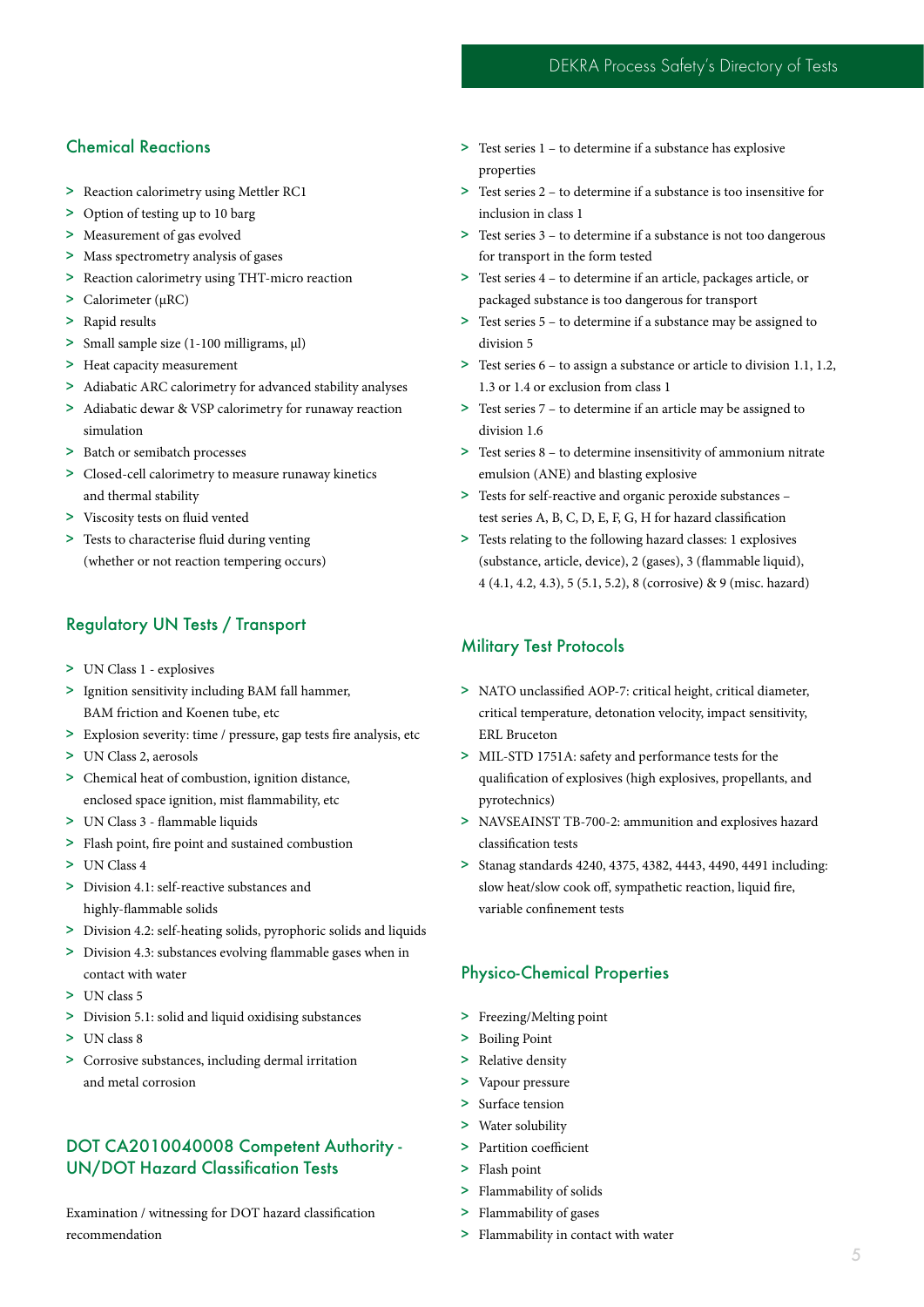- > Flammability in contact with air
- > Explosive properties (including waiver statements)
- > Liquid autoflammability
- > Solid autoflammability (relative autoignition temperature)
- > Oxidizing properties (including waiver statements)
- > Viscosity
- > Dissociation constants in water
- > Granulometry & particle size analysis
- > Karl Fischer Analysis
- > UV-VIS Absorption Spectra

### Custom/Specialised Testing

Apart from custom flammability and explosives testing, other specialised tests, both small and large-scale, can be conducted at our small scale research facility or large scale test site depending on the nature of testing. Some of the special / custom tests conducted by DEKRA Process Safety under exotic conditions include but are not limited to:

- > Thermal stability tests
- > Electrostatic test
- > Explosibility tests
- > Corrosion tests
- > High voltage flash-over test
- > Mechanical integrity test
- > Department of transportation tests
- > Chemical reactor safety testing
- > Pilot plant safety validation
- > Large scale burn and fire tests
- > Large scale dust explosion tests
- > Specialised propulsion testing
- > Bon fire testing
- > Rocket motor / propellant testing
- > High temperature and high pressure flammability
- > Tests to REACH protocol for SDS
- > Safety datasheet (SDS) preparation
- > Battery performance and safety
- > Fire suppression
- > Critical height, critical diameter, TNT equivalence
- > Shock Sensitivity
- > Large Scale Gap / Super Large Scale Gap

### Specialist Capabilities

- > Handling of toxic / active materials
- > High-temperature / pressure equipment and testing
- > Testing to REACH protocol
- > Battery performance and safety testing
- > Remote large-scale testing facility
- > Large cement firing bunker with remote-fire system
- > Small scale research facility with high pressure cells
- > Energetic materials: testing on explosives, propellants, pyrotechnics to DOT, UN etc. protocols
- > Safe Handling of explosive, energetic, pyrophoric, propellents, pyrotechnics or potentially-hazardous materials
- > Innovative engineering solutions and test design services
- > Explosives process hazards and characterisation
- > Facility siting requirements

#### Would you like to get more information?

[Contact Us](http://www.dekra-process-safety.co.uk/contact)

#### DEKRA Process Safety

The breadth and depth of expertise in process safety makes us globally recognized specialists and trusted advisors. We help our clients to understand and evaluate their risks, and work together to develop pragmatic solutions. Our value-adding and practical approach integrates specialist process safety management, engineering and testing.

We seek to educate and grow client competence to provide sustainable performance improvement. Partnering with our clients we combine technical expertise with a passion for life preservation, harm reduction and asset protection. As a part of the world's leading expert organization DEKRA, we are the global partner for a safe world

For more information, visit **[www.dekra-process-safety.co.uk](http://www.dekra-process-safety.co.uk)** To contact us: **[process-safety-uk@dekra.com](mailto:process-safety-uk%40dekra.com?subject=)**